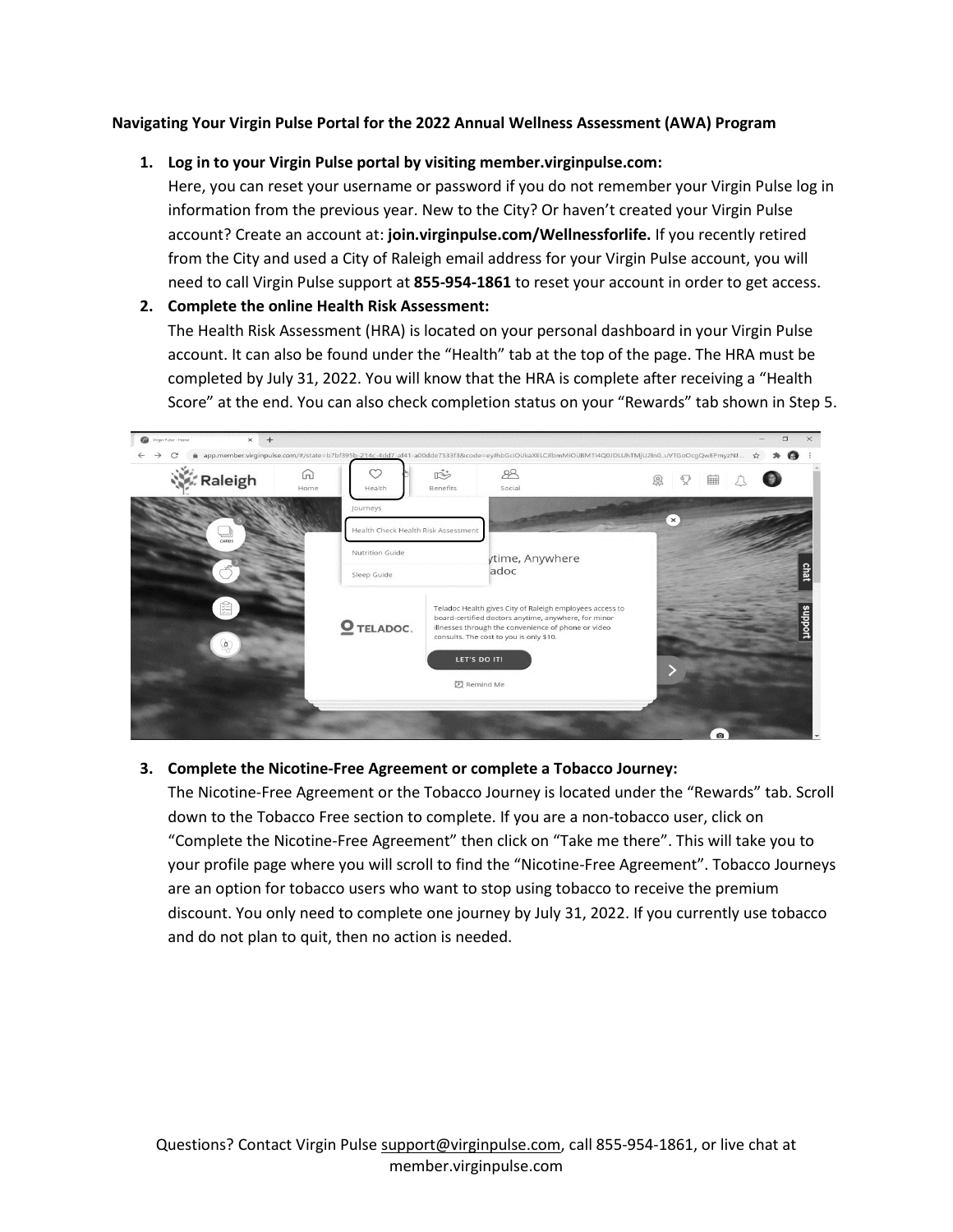| @ app.member.virginpulse.com/#/my-rewards/earn |                                                                                                             |                          |                                         |                                      |                               |   |         | or ④ ☆ 雷 ★ ● (Update i) |
|------------------------------------------------|-------------------------------------------------------------------------------------------------------------|--------------------------|-----------------------------------------|--------------------------------------|-------------------------------|---|---------|-------------------------|
|                                                | Raleigh<br><b>REGEEIT INOW</b>                                                                              | ⋒<br>Home<br>now to carn | $\circ$<br>Health<br>wry carrings spenu | <b>必</b><br>Benefits                 | 88<br>Social                  | 象 | AO<br>■ |                         |
|                                                |                                                                                                             |                          |                                         |                                      |                               |   |         |                         |
| <b>Total Balance</b>                           |                                                                                                             |                          |                                         |                                      | 313 days left to earn rewards |   |         |                         |
| \$0                                            | Pulse Cash to Spend                                                                                         |                          |                                         |                                      |                               |   |         |                         |
|                                                |                                                                                                             |                          | <b>Know Your Numbers</b>                |                                      |                               |   |         |                         |
|                                                | <b>Reward Progress</b>                                                                                      |                          | HOW TO EARN:                            |                                      |                               |   |         |                         |
| Raffle Entry                                   |                                                                                                             | 0/2                      | <b>Complete 2 Actions</b>               |                                      |                               |   | 魚       |                         |
|                                                | Maximum reward: 4                                                                                           |                          | To earn 2023 Premium Credit             |                                      |                               |   |         |                         |
| 4 Earned                                       |                                                                                                             |                          | ACTIONS:                                |                                      |                               |   |         |                         |
|                                                | Maximum reward<br>reached 02/14/2022                                                                        | $\circ$                  | Complete by 7/31/2022                   | Complete the Health Risk Assessment  |                               |   |         |                         |
|                                                |                                                                                                             | $\circ$                  | Complete a Biometric Screening          |                                      |                               |   |         |                         |
| What's in it for you:                          | · A personalized wellbeing experience                                                                       |                          |                                         |                                      |                               |   |         |                         |
|                                                | to help you get and stay healthy!<br>· Complete the Nicotine Free<br>Agreement OR a Being Tobacco Free      |                          |                                         |                                      |                               |   |         |                         |
| premium crediti                                | Journey to earn a 2023 monthly                                                                              | Tobacco-Free             |                                         |                                      |                               |   |         |                         |
|                                                | . Complete the Health Assessment<br>AND a biometric screening to earn a                                     |                          | HOW TO EARN:                            |                                      |                               |   |         |                         |
|                                                | 2023 monthly premium credit!<br>. Earn up to 4 raffle entries a month<br>and 6 winners each month will earn |                          | Completed                               |                                      |                               |   |         |                         |
| Pulse Cash!                                    | · Participate in a Wellness Wednesday                                                                       |                          | To earn 2023 Premium Credit             |                                      |                               |   |         |                         |
|                                                | Event to earn a raffle entry.                                                                               |                          | ACTIONS:                                |                                      |                               |   |         |                         |
|                                                | <b>REASONABLE ALTERNATIVE:</b><br>Not sure if you can fully participate                                     | $\circ$                  |                                         | Complete the Nicotine-Free Agreement |                               |   |         |                         |
|                                                | in this program because of a<br>disability or medical condition? You                                        | $\circ$                  | Complete a Tobacco Journey              |                                      |                               |   |         |                         |

# **4. Complete a biometric screening through two options:**

- 1. Complete the Biometric Screening Verified Form with your primary care provider (PCP) and submit by July 31, 2022. This form is located on the "Benefits" page. Make sure to click "View ALL" (see arrow) to view the form. All biometrics must be performed with your PCP between Sept. 1, 2021 and July 31, 2022 to receive credit for participation. Instructions on how to securely submit your form are located at the top of the Biometric Screening Verified Form. Once you have submitted the form, please allow up to 10 business days for a confirmation to showin your Virgin Pulse account.
- 2. Attend an onsite biometric screening between May 31 and June 30, 2022. Visit <https://wakemed.as.me/CORBiometricScreenings> to schedule your screening appointment as **no walk-ins will be accepted**. The onsite biometric screening schedule to schedule your onsite appointment will also be located on the "Benefits" page and on Corecon. The onsite biometrics data will be collected and uploaded to the Virgin Pulse portal by the screening vendor.

| @ app.member.virginpulse.com/#/benefits<br>C |                                |                                                                                                                                                        |                             | $\mathbb{R}$ $\mathbb{A}$ $\bigoplus$ $\big(\text{Update}$ :<br>$O_T$ (c) |
|----------------------------------------------|--------------------------------|--------------------------------------------------------------------------------------------------------------------------------------------------------|-----------------------------|---------------------------------------------------------------------------|
|                                              | $\frac{4}{\text{coup}}$        |                                                                                                                                                        | <b>MY REWARDS</b>           |                                                                           |
| Raleigh                                      | $\circ$<br>⋒<br>Home<br>Health | $\mathbb{R}^2$<br>88<br>Benefits<br>Social                                                                                                             | 40<br>恩<br>■<br>$\mathbb Q$ |                                                                           |
|                                              |                                |                                                                                                                                                        |                             |                                                                           |
| <b>BENEFITS</b>                              |                                |                                                                                                                                                        |                             |                                                                           |
| Explore<br>Saved                             | View all                       |                                                                                                                                                        | Q Search                    |                                                                           |
|                                              |                                |                                                                                                                                                        |                             |                                                                           |
|                                              |                                |                                                                                                                                                        |                             |                                                                           |
|                                              |                                |                                                                                                                                                        |                             |                                                                           |
| $\nabla$ Filters                             | 19 results                     |                                                                                                                                                        | Sort: A-Z V                 | <sup>chat</sup>                                                           |
| Clear all                                    |                                |                                                                                                                                                        |                             |                                                                           |
| View                                         |                                | 2022 Biometric Screening Verified Form                                                                                                                 |                             |                                                                           |
| ■ All (19)                                   |                                | Being Productive                                                                                                                                       |                             |                                                                           |
| $\Box$ Recommended (9)                       |                                | New information for the 2022 AWA: If you received a biometric screening<br>between 9/1/21 - 7/31/22, bring this form to your doctor to fill out! Click |                             | poddns                                                                    |
|                                              |                                | here to read more and to download the form.                                                                                                            |                             |                                                                           |

Questions? Contact Virgin Pulse [support@virginpulse.com,](mailto:support@virginpulse.com) call 855-954-1861, or live chat at member.virginpulse.com